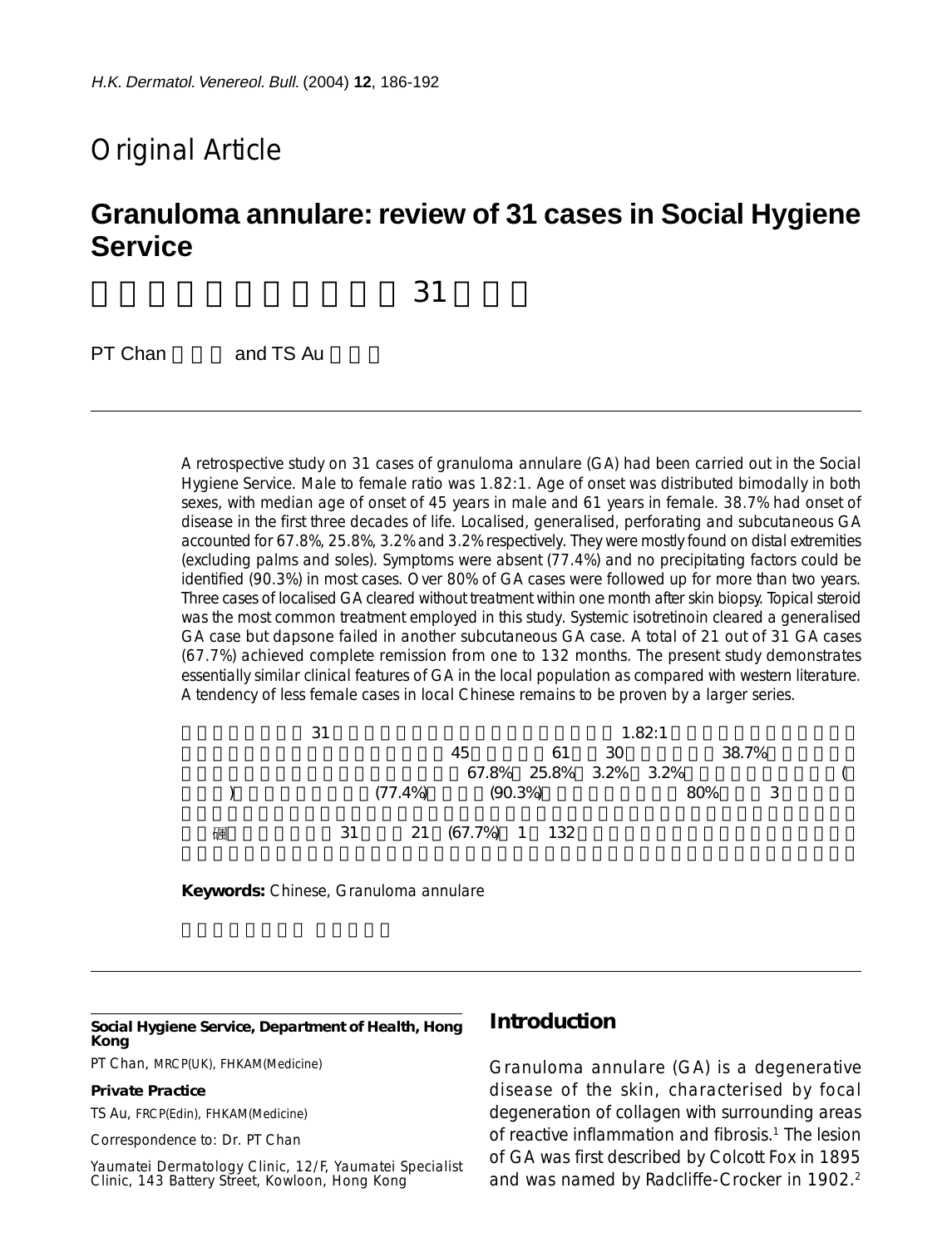There are several clinical manifestations, ranging from localised GA, which is the most common form, to less commonly seen variants, including generalised, subcutaneous and perforating GA.3-5 Most case series in the literature describe Caucasian patients. Only one GA study in Singapore includes 68.2% of Chinese patients.4 A retrospective study has been carried out in the Social Hygiene Service of the Hong Kong Special Administrative Region. The aim of the study is to review the clinical features of GA in our locality to see if there is any difference of the disease between Chinese and Caucasian.

## **Methods**

The skin biopsy records of dermatology clinics in the Social Hygiene Service from 1st January 1990 to 31st July 2002 were scrutinised manually and results with keywords 'granuloma annulare' were identified. The clinical records, pathology reports and clinical photographs were assessed to see whether cases were compatible with the diagnosis of GA. All the cases had typical clinical morphology of GA, including its variants such as perforating and subcutaneous forms. In typical GA, skin lesions were composed of skin-coloured, erythematous to violaceous dermal papules that might be solitary or arranged in an arciform and circular pattern. Epidermal changes were absent. In subcutaneous GA, skin coloured subcutaneous nodule(s) was present. Perforating GA manifested clinically as skin-coloured to erythematous papules that might have central crust, umbilication, or pustules. In later stage of perforating GA, creamy or clear discharge might be present. The histopathology slides were reviewed together with senior pathologists. Histologically, all GA cases in this study showed necrobiosis of collagen, a predominantly histiocytic infiltrate that can be arranged in a palisading, interstitial or sarcoidal pattern and mucin deposition. Epidermal change was absent in typical GA except in the perforating variants which might have minor epidermal thinning and parakeratosis as early features and complete perforation and extrusion of the necrobiotic material as late features. This study only included those cases clinico-pathologically compatible with GA, had retrievable clinical records and were able to attend a personal or telephone interview with the author. Demographic data, clinical GA data including its age of onset, morphology, symptoms, sites of predilection, precipitating factors and response to treatment were recorded during the interview. Physical examination was performed for cases who were personally interviewed to detect remission status. Fasting blood sugar (FBS) was arranged for those GA cases that had no history of diabetes mellitus (DM) after obtaining informed verbal consent. The results of FBS were classified according to the criteria published by the American Diabetes Association (1997).<sup>6</sup> The data were analysed by using SPSS 10.0. Mann-Whitney test was used for comparing continuous variables between groups. Chi-square test or Fisher's exact test was used for comparing proportions between groups. Binomial test was employed to test significance of sex ratio.

## **Results**

## *Demographic data*

This study identified 83 GA cases from the biopsy record of Social Hygiene Service from 1st January 1990 to 31st July 2002. But clinical records were not retrievable in 23 cases and another 18 patients could not be contacted because of either change in address or telephone number. Further analysis rejected six cases that did not have the typical clinico-pathological features of GA and five other cases refused to participate in the present study. A total of 31 GA cases had thus been finally recruited. The average incidence of GA from 1990 to July 2002 was 0.81 per 10,000 new cases seen. Age of GA onset ranged from 2 to 81 years with a median of 46 years and an interquartile range of 60 years. As evident from Figure 1, the age of onset in both male and female patients were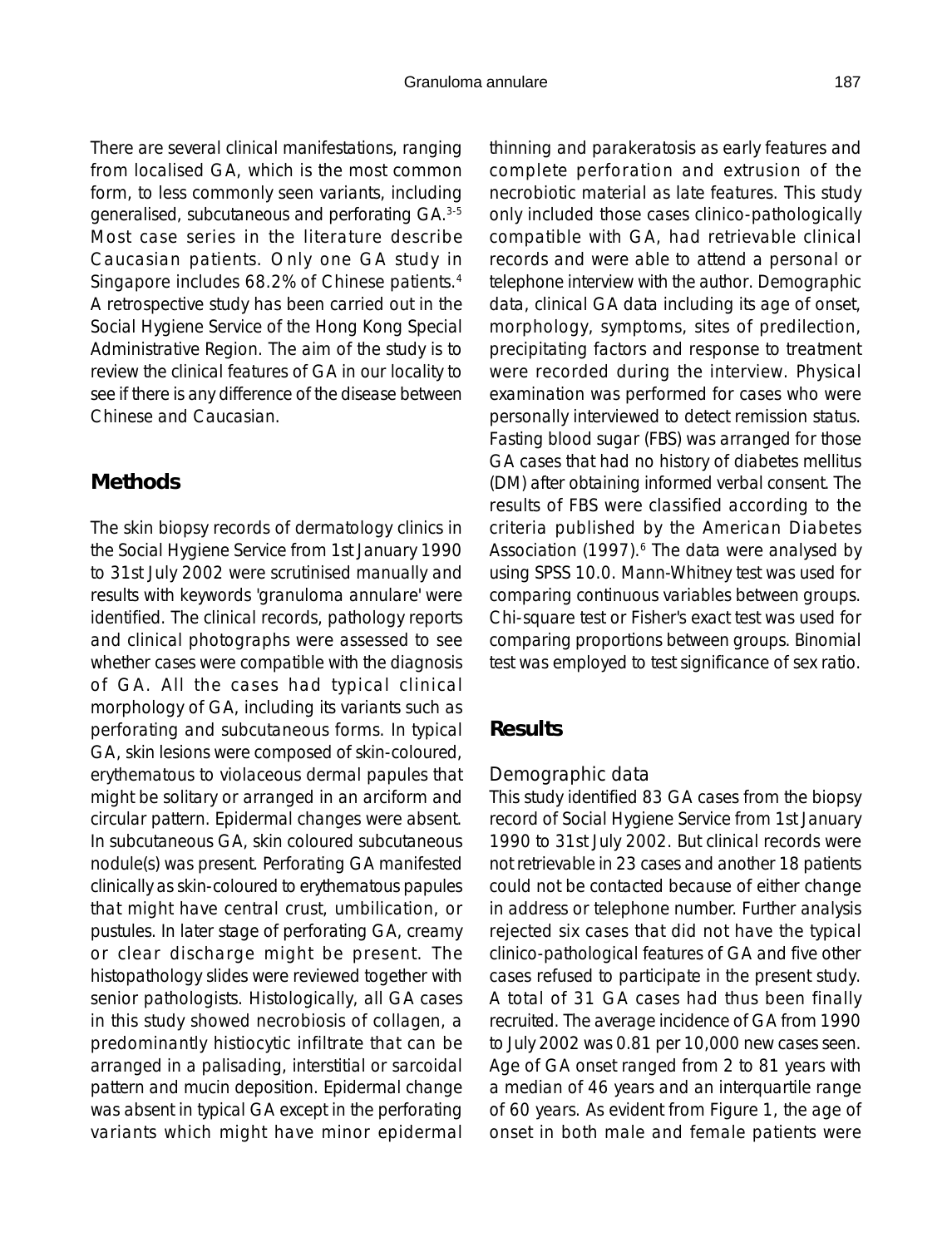

distributed bimodally. In 38.7% of cases, GA had its age of onset of in the first 3 decades. Twenty males were affected as compared with eleven females, giving a male to female ratio of 1.82:1. Although there was a tendency of more male cases, the binomial test was not significant ( $p=0.15$ ). The median age of onset of GA was 45 years in male and 61 years in female, which were not significantly different (Mann-Whitney test, p=0.664).

#### *GA subtypes*

The clinical features were documented during the interview for 16 cases (51.6%) with active disease. For the other 15 remitted cases (48.4%), morphology of lesions was obtained by history, clinical record and photo review. Cases were classified into generalised, localised, perforating and subcutaneous GA. Localised GA had solitary or a limited number of skin lesions that might affect one or several anatomical areas and papules might be arranged in an annular or arciform pattern. Generalised GA, according to Dabski et al,<sup>7</sup> had widely distributed lesions of a large number affecting the trunk and at least one extremity. Perforating GA was characterised clinically by umbilicated, crusted or pustular papules.8 Subcutaneous GA was characterised clinically by subcutaneous nodule(s). The commonest form was localised GA, accounting for 67.8%. This was followed by generalised GA, which represented 25.8% of cases. Perforating and subcutaneous subtypes each accounted for 3.2% (Figure 2). The median age of onset in



**Figure 2.** Distribution of various GA subtypes.

localised GA was 34 years, which was significantly lower than the median age of onset of 64.5 years in the generalised variant (Mann-Whitney test, p=0.003). However, there was no relationship between gender and subtypes of GA (Fisher's exact test,  $p=1.0$ ).

### *Site of involvement*

GA involved most often upper limbs (51.3%), followed by lower limbs (29.4%), trunk (13.4%) and head and neck region (5.9%). In the upper limbs, GA commonly involved elbows and areas distal to them. Palms and fingers were rarely involved. In the lower limbs, a similar pattern was observed with most lesions located over knees and areas distal to them. Soles, toes, scalp, ears and genitalia were not affected in this series of patients. In generalised GA, lesions could be present on the chest wall, abdomen and back but the number of patients was too small for concluding the preferential area of involvement. Only one patient had facial involvement and another one had palmar involvement (both cases had generalised GA).

#### *Symptoms*

In 24 cases, GA lesions were asymptomatic (77.4%). Pruritus was present in six cases (19.4%), including three localised GA (one had underlying eczema), two generalised GA and one perforating GA. One generalised GA patient, with lesions on the first web space of hand, complained of pain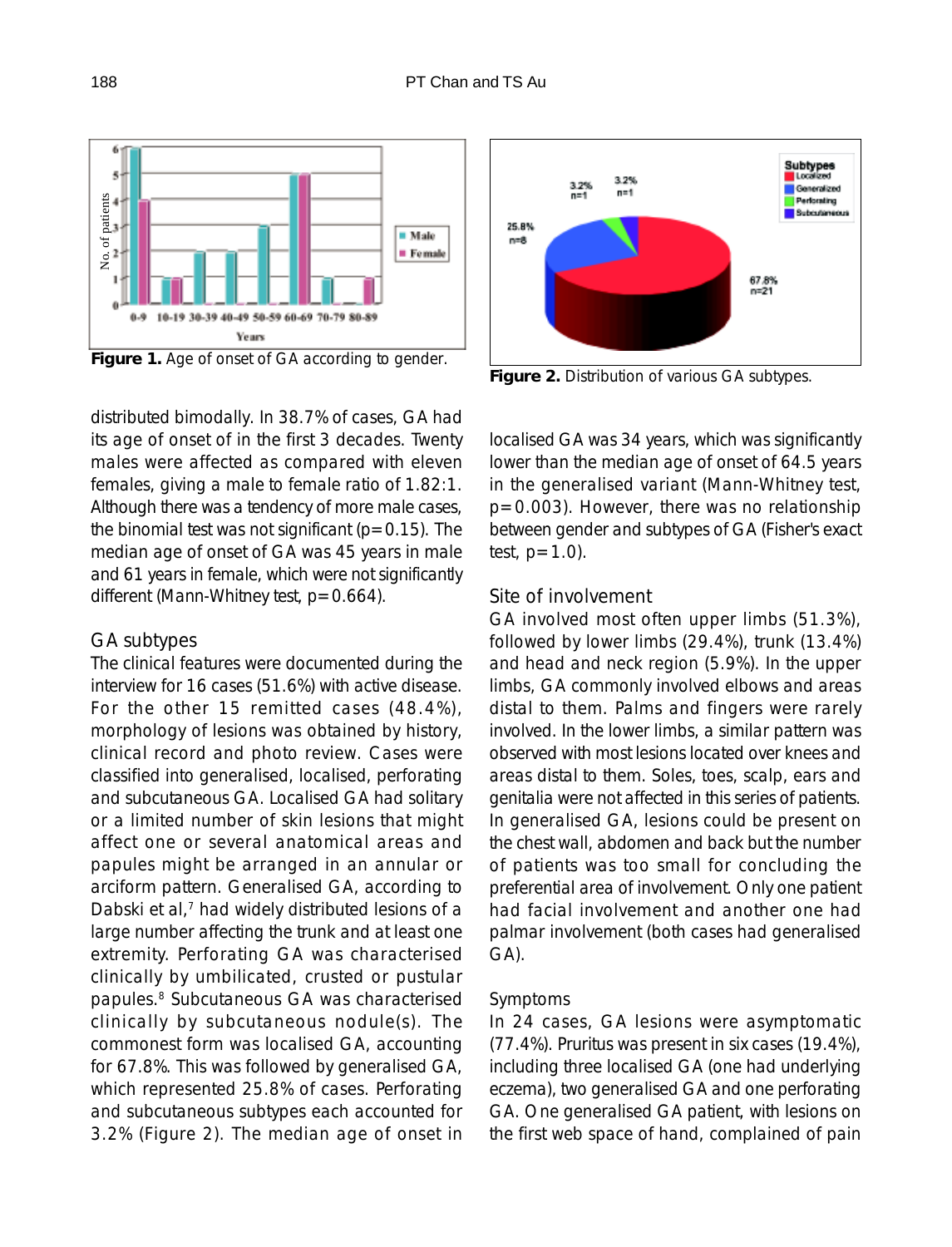on writing secondary to pressure effect. Symptoms were present in 37.5% and 14.3% of generalised and localised GA cases respectively, but the difference was not significant (Fisher's exact test,  $p=0.31$ ).

## *Precipitating factors*

In 28 cases (90.3%), no precipitating factors could be identified. Reported precipitating factors in other cases included topical herbal application, sun exposure, attacks of common cold and summer season.

## *Coexisting diabetes mellitus*

There were five known DM cases. FBS was checked in another 22 cases that agreed for a blood test after interviews with the author. The remaining four cases who refused FBS at the time of interview consisted of two cases that were interviewed by phone, one case that had FBS two months ago when her GA was newly diagnosed and one case that refused blood test at the time of interview but already had two FBS checked in our clinic and the results were normal. For the two cases that were interviewed by phone, one had normal spot sugar previously and one had never been screened for DM.

Finally DM was found in 7 out of 30 (23.3%) GA cases (one case had never been screened for diabetes but he refused to come back). Four cases developed DM before GA from 0.5 to 6 years (median 3 years) and three DM cases were detected after GA from 2 to 5.7 years (median 5 years). One case had impaired fasting glucose tests 2.5 years after GA.

## *Treatment and disease course*

Topical steroid (mostly of moderately potent or potent class according to the classification in Martindale<sup>9</sup>) was the most often employed treatment in this series (28 cases, 90.3%). In 16 cases, complete remission (CR) had been achieved with topical steroid alone. No treatment had been offered to three localised GA patients as CR occurred within one month after skin biopsy. Six

patients had CR within two months after skin biopsy together with the use of topical steroids. Their GA lesions were disseminated, making it difficult to ascribe CR to biopsy alone. In another case, CR had been achieved by a combination of topical steroid and intralesional steroid.

Oral dapsone (50 mg/day) was used for five months in a paediatric patient with subcutaneous GA but no clinical response was noted. She was then treated with topical steroid and intralesional steroid for 5 courses and had CR after 70 months. Another patient with generalised GA had persistent disease after five months of moderately potent topical steroid. Oral isotretinoin 0.5 mg/ kg/day was then given, resulting in CR after six months. In summary, GA cases were followed up for a range of 14 to 206 months after the onset of GA with a mean of 67.5 months. Over 80% of cases were followed up for more than 24 months. CR had been achieved in 21 out of 31 GA cases (67.7%) from one to 132 months. However, 7 out the 21 remitted cases (33.3%) recurred after the first CR. These comprised four localised, two generalised and one subcutaneous GA. The median time for relapse was 9.5 months. Six relapsed cases had persistent disease at the time of interview. Only one case had second remission after treatment with topical and intralesional steroid.

## **Discussion**

An incidence of 0.12% new GA cases was reported in one hospital in England,10 as compared with an average incidence of 0.0081% new cases in the present study. But our incidence figure is an underestimation because not all clinical records are retrievable and not all GA cases have skin biopsy. In contrast with the western literature (Table 1), this study seems to have more male cases, but this is not statistically significant.

Onset of GA was mostly in the first three decades in the literature,  $3,4,10$  contrasting with only 38.7%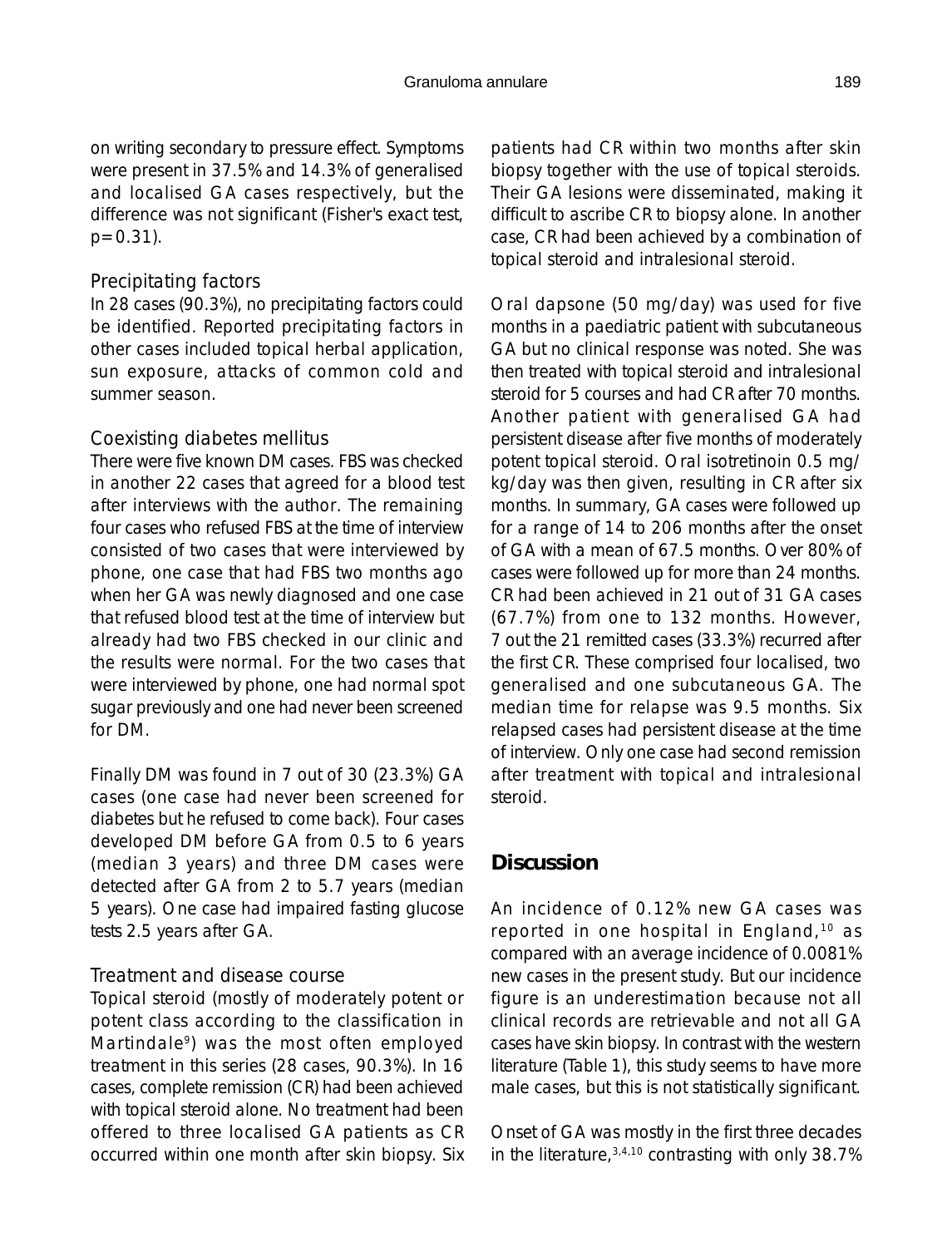| Source                     | Total number | Localised | Age of onset           | Male to female |  |
|----------------------------|--------------|-----------|------------------------|----------------|--|
|                            | of patients  | GA (%)    | (% in first 3 decades) |                |  |
| Studer, et al <sup>3</sup> | 84           | 75        | 62                     | 1:2.8          |  |
| Tan, et al <sup>4</sup>    | 41           | 82.9      | 66                     | 1:1.56         |  |
| Wells, et al <sup>10</sup> | 179          | 95        | 71                     | 1:2.2          |  |
| Dabski, et al <sup>7</sup> | 100          |           | 11                     | 1:2.2          |  |
| This study                 |              | 67.8      | 38.7                   | 1.82:1         |  |

**Table 1.** Age and sex distribution of GA in the literature

of cases in this study. The difference can be attributed to the variation in proportion of GA subtypes. In a series of patients with generalised GA, only 11% had their disease onset in the first three decades.<sup>7</sup> In this study as well as in the others, the age of onset of GA is higher in the generalised than the localised variant. This study has 67.8% of localised GA, as compared with 75-95% in other series, and this may be the cause of the later onset of disease in our series. A bimodal age of onset described for generalised GA in the literature<sup>11</sup> is not seen in the present study in which a single peak of onset in the sixth decades is present.

The percentage of each GA subtypes in this study and in various western series are similar (Table 2).3,10,12 Localised GA is the most frequent, followed by generalised subtype. Perforating and subcutaneous forms account for less than 10%. This study, as compared with other series, has a lower proportion of localised GA. Generalised GA accounts for 25.8%, which lies in the upper range of percentage as compared with the literature (5- 25%, see Table 2). Perforating and subcutaneous GA both occur in 3.2% in this study, which is comparable to 1.2% and 4.8% respectively reported by Studer et al.<sup>3</sup> The distribution of skin lesions is similar to that reported in the literature.3,4 Distal extremities beyond the elbow or knee region are commonly affected. In perforating GA, the extremities especially the hands and arms are commonly involved.<sup>8</sup> Subcutaneous GA commonly involves not only distal extremities but also scalp and forehead.13

Skin lesions of GA are basically asymptomatic. Pruritus and pain may be present in some cases. A study on generalised GA showed a higher proportion of symptomatic cases.7 Our study also shows a similar trend. Symptoms are present in 37.5% and 14.3% of generalised and localised GA cases respectively, but the difference is not significant. Table 3 highlights the differences between localised and generalised GA.

Most patients cannot identify any precipitating factors. Reported precipitating factors in the literature were sunburn, trauma, insect bite, drug, flu-like illness, reaction to intravenous contrast

**Table 2.** Subtypes of GA in various case series

| Source                     | Year | LGA % | GGA % | PGA % | SCGA % |
|----------------------------|------|-------|-------|-------|--------|
| Studer, et al <sup>3</sup> | 1996 | 75    | 19    |       | 4.8    |
| Haim, et al <sup>12</sup>  | 1973 | 75    | 25    |       |        |
| Wells, et al <sup>10</sup> | 1963 | 95    | b     |       |        |
| This study                 | 2002 | 67.8  | 25.8  | 3.2   | 3.2    |

Abbreviations of GA subtypes: LGA: localised subtype; GGA: generalised subtype; PGA: perforating subtype; SCGA: subcutaneous subtype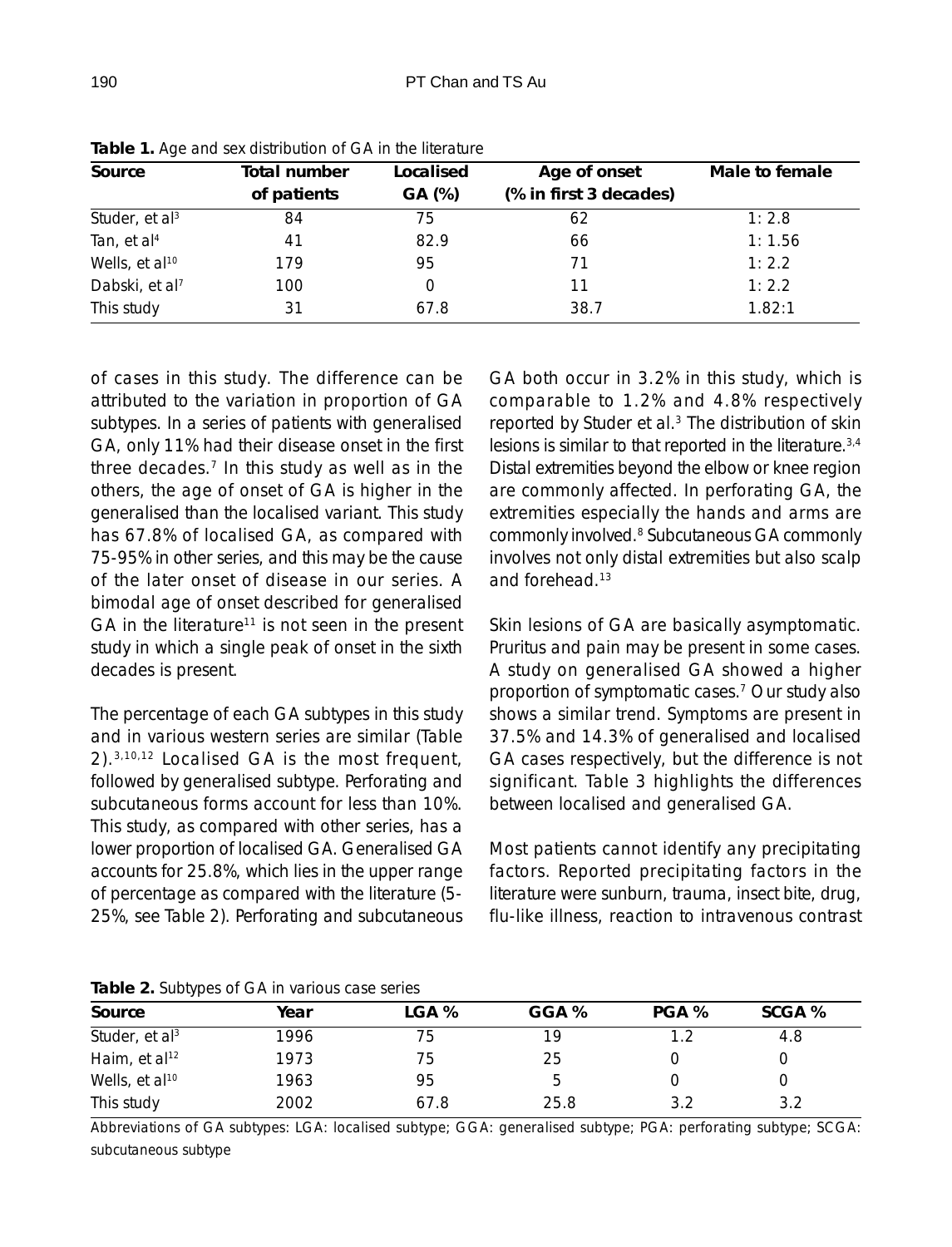|                         | <b>Localised GA</b>              | <b>Generalised GA</b>                   |
|-------------------------|----------------------------------|-----------------------------------------|
| Distribution            | A limited number of skin lesions | Widely distributed lesions of a large   |
|                         | that may affect one or several   | number affecting the trunk and at least |
|                         | anatomical areas                 | one extremity                           |
| Median age of onset*    | 34                               | 64.5                                    |
| Symptomatic cases (%)** | 14.3                             | 37.5                                    |
| DM prevalence $(\%) \#$ | 15                               | 50                                      |

**Table 3.** Differences of localised GA and generalised GA identified in this study

\* Difference is statistically significant; \*\* Difference is not statistically significant; # Direct comparison was not made as an important confounding factor, age, is different between the two subgroups

medium, phlebitis, sepsis after surgery and stress.<sup>3,4,7</sup> The present study also identifies some precipitating factors but cannot prove a causeeffect relationship or the mechanism involved in the exacerbation. The relationship between GA and DM is controversial. $1$  In the present study, DM is present in 23.3% of GA cases. A casecontrol study carried out in Hong Kong showed that the prevalence of DM in GA was not differed from age and sex matched controls.14

GA is rare and there is no large-scale double blind randomised controlled trial on treatment. Together with the fact that spontaneous resolution may occur, it is difficult to interpret the reported efficacy of various treatments. Some authors stated that treatment of GA was generally unnecessary, owing to their spontaneous resolution.<sup>11</sup> But the persistence and disfigurement of generalised GA has prompted treatment in other cases.<sup>15</sup> The choice of therapy depends on GA subtypes, side effects and patient preference (Table 4).16 In the present series, topical steroid mostly of moderately potent or potent class is the most often employed treatment, probably reflecting the familiarity of use by physicians and its lack of serious side effect. Dapsone has been tried in one case but it fails to clear the skin lesions. Systemic isotretinoin has been successful in clearing the skin lesions of a generalised GA case. An interesting phenomenon observed in this study and in the literature is resolution of GA after skin biopsy.17 As they are

| <b>Table 4. Therapeutics for GATE</b> |                       |  |  |
|---------------------------------------|-----------------------|--|--|
| <b>Localised GA</b>                   | <b>Generalised GA</b> |  |  |
| First line                            | First line            |  |  |
| Cryotherapy                           | Photo (chemo) therapy |  |  |
| Intralesional and topical steroid     | Systemic isotretinoin |  |  |
|                                       | Dapsone               |  |  |
| Second line                           | Second line           |  |  |
| Intralesional interferon              | Cyclosporine          |  |  |
| Surgery                               | Systemic steroid      |  |  |
|                                       | Chlorambucil          |  |  |
|                                       | Antimalarials         |  |  |
|                                       | Potassium jodide      |  |  |
|                                       | Pentoxifylline        |  |  |
|                                       | Niacinamide           |  |  |
|                                       | Topical vitamin E     |  |  |

**Table 4.** Therapeutics for GA16